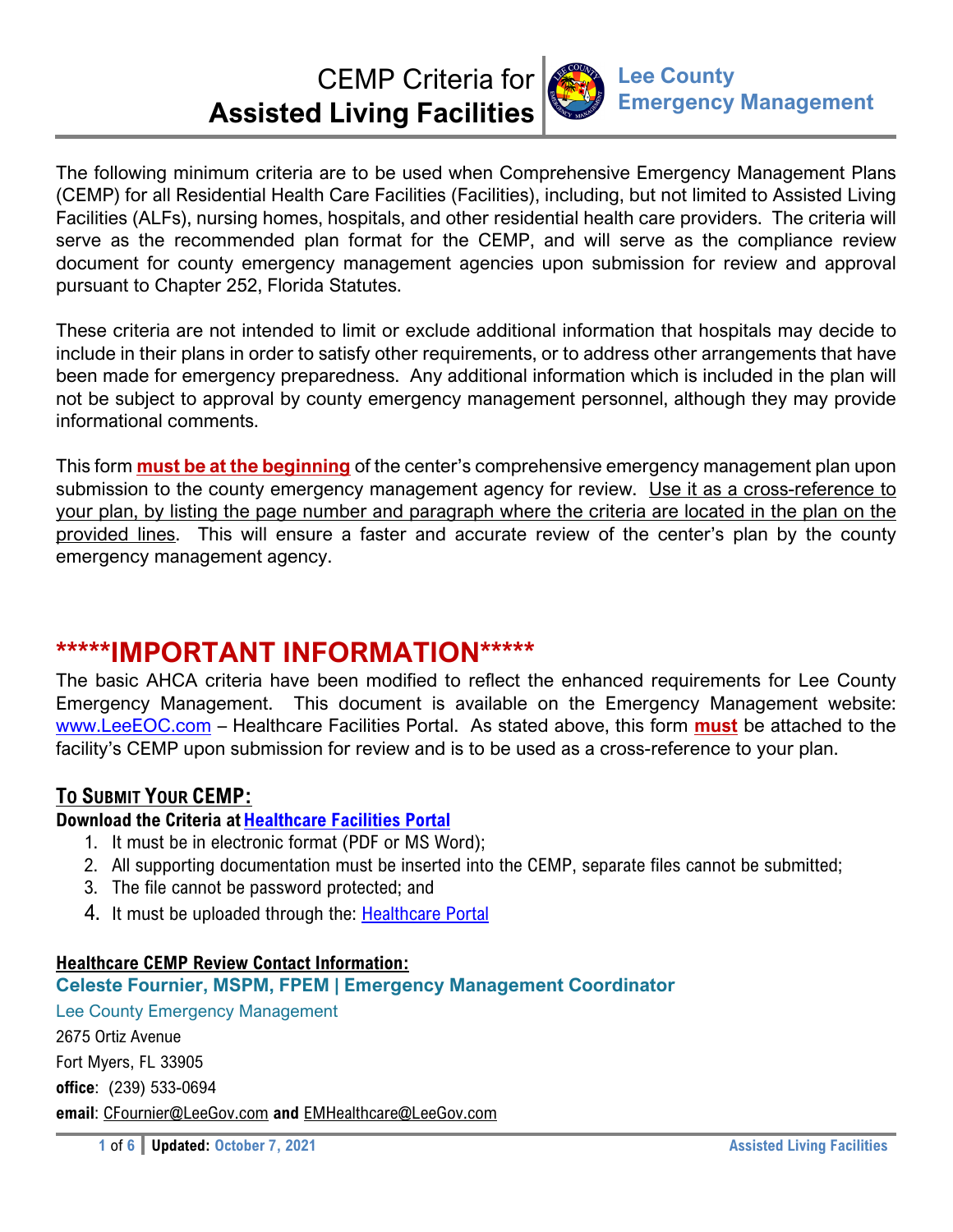|  | I. INTRODUCTION |
|--|-----------------|
|  |                 |

- A. Provide basic information concerning the facility to include:
	- 1. Name of the facility, address, phone number, emergency 24‐hour contact phone number, pager number (if available), fax number, type of facility, and license.
	- 2. Owner of facility, address, phone (private or corporate ownership).
	- 3. Year facility was built, type of construction and date of any subsequent construction.
	- 4. Name of Administrator, address, work/home phone number, and work/home phone number of his/her Alternate.
	- 5. Name, address, work and home phone number of designated Safety Liaison serving as the primary contact for emergency operations.
	- 6. Name, address, work and home phone number of person implementing the provisions of this plan, if different from the Administrator.
	- 7. Name, work, and home phone number of  $person(s)$  who developed this plan.
	- 8. Organizational chart identifying key management positions, with phone numbers.
- B. Provide an introduction to the Plan that describes its purpose, time of implementation, and the desired outcome that will be achieved through the planning process. Also, provide any other information concerning the facility that has bearing on the implementation of this plan.

#### II. AUTHORITIES AND REFERENCES

- A. Identify the legal basis for plan development and implementation to include statutes, rules and local ordinances, etc.
- B. Identify reference materials used in the development of the plan.
- C. Identify the hierarchy of authority in place during emergencies. Provide an organizational chart, if different from the previous chart required.

#### III. HAZARD ANALYSIS

- A. Describe the potential hazards that the facility is vulnerable to such as hurricanes, tornados, flooding, fires, hazardous materials, transportation accidents, proximity to a nuclear power plant, power outages during severe cold or hot weather, gas leaks, etc. Indicate history and lessons learned.
	- B. Provide site‐specific information concerning the facility to include:
	- 1. Location Map, a street level map noting the location of the facility.
	- 2. Licensed capacity, number of facility beds, maximum number of patients on site, and average number of patients on site.
	- 3. Maximum number of staff on site.
	- $\blacksquare$  4. Identify types of patients served by the facility:
		- a. Patients with dementia or Alzheimer's disease.
		- **b. Patients requiring special equipment or other special care, such as oxygen or dialysis**
		- **c.** Patients who are non-ambulatory
		- d. Patients who require assistance
			- e. Patients who do not require assistance
			- f. Other ‐ list types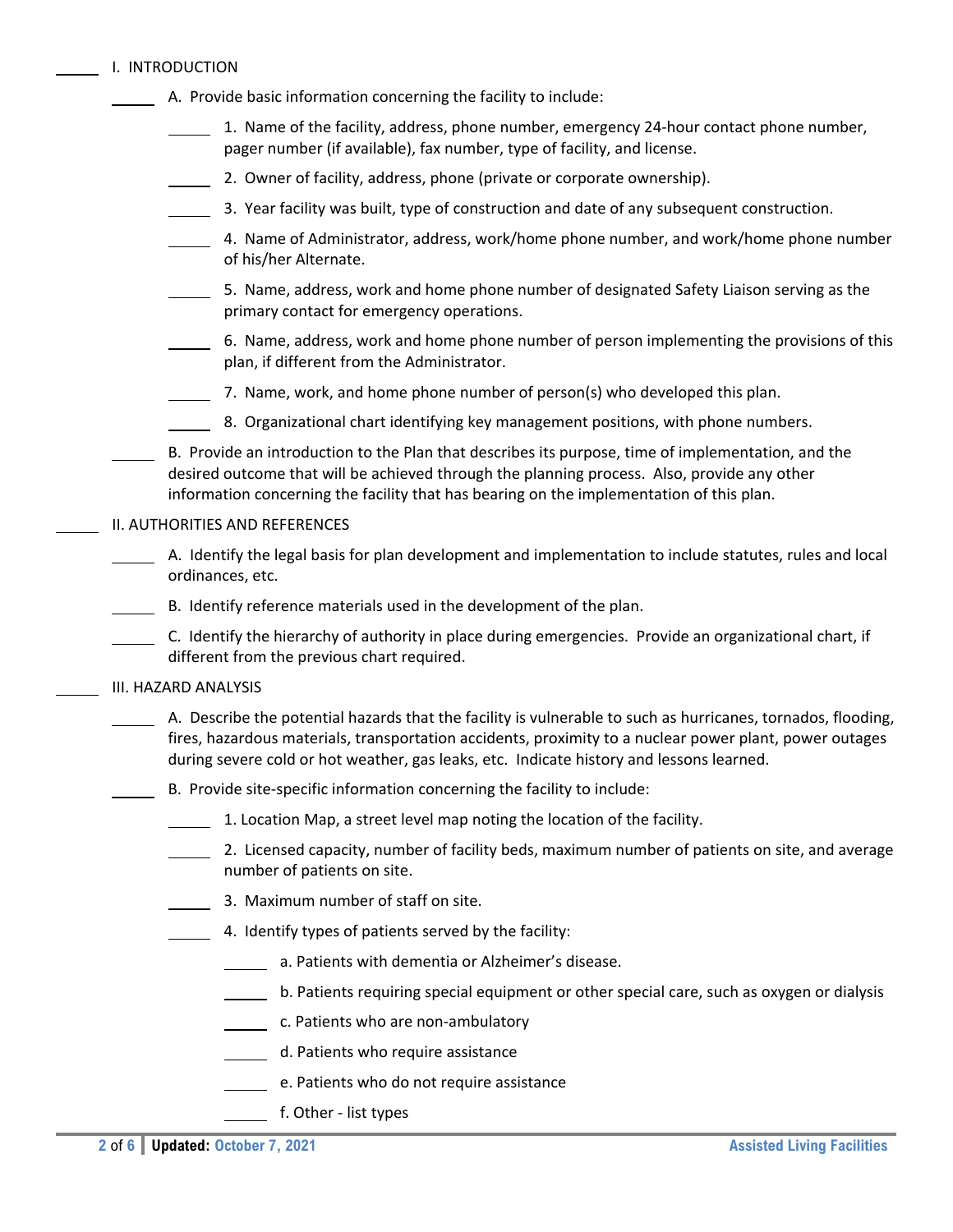- C. Identify the elevation of the first finished floor.
- D. Identify the hurricane surge evacuation zone the facility is located in, as of July 1, 2011.
- E. Identify the flood zone the facility is located in, as identified on a Flood Insurance Rate Map, as of 8/28/08.
- F. Number of miles facility is located from a railroad or major transportation artery.
- G. Identify if facility is located within 10 mile or 50‐mile emergency planning zone of a nuclear power plant.

#### IV. CONCEPT OF OPERATIONS

This section of the plan defines the policies, procedures, responsibilities, and actions that the facility will take before, during and after any emergency. At a minimum, the facility plan needs to address direction and control; notification; and evacuation and sheltering.

#### A. Direction and Control

Define the management function for emergency operations. Direction and control provide a basis for decision‐making and identify who has the authority to make decisions for the facility.

- 1. Identify by title who is in charge during an emergency and one alternate, should that person be unable to serve in that capacity.
- 2. Identify the chain of command to ensure continuous leadership and authority in key positions.
- 3. State the procedures that ensure timely activation and staffing of the facility during emergency incidents.
- 4. State the provisions made, if any, for emergency workers' families during emergency incidents.
- 5. State the operational and support roles for all facility staff (This will be accomplished through the development of Standard Operating Procedures, which must be attached to this plan).
- 6. State the procedures to ensure the following needs are supplied:
	- a. Emergency power and, if applicable, natural gas or diesel. If natural gas, identify alternate means should loss of power occur (which would affect the natural gas system). What is the capacity of the fuel tank for the emergency power system?
	- b. Food, water, sleeping arrangements and other essential supplies for 72‐hours.
	- **c.** Oxygen, if required for patients.
	- **1** d. Transportation (may be covered in the evacuation section).
	- 7. Provisions for continuous 24-hour staffing until the emergency has abated.

#### B. Notification

Procedures must be in place for the facility to receive timely information on impending threats and the alerting of the facility's decision makers, staff, and patients of potential emergency conditions.

- 1. Describe how the facility will receive warnings, to include off hours and weekends/holidays.
- 2. Describe how staff will be alerted.
- 3. Describe the procedures and policy for staff reporting to work.
- 4. Describe how patients will be alerted and the precautionary measures that will be taken.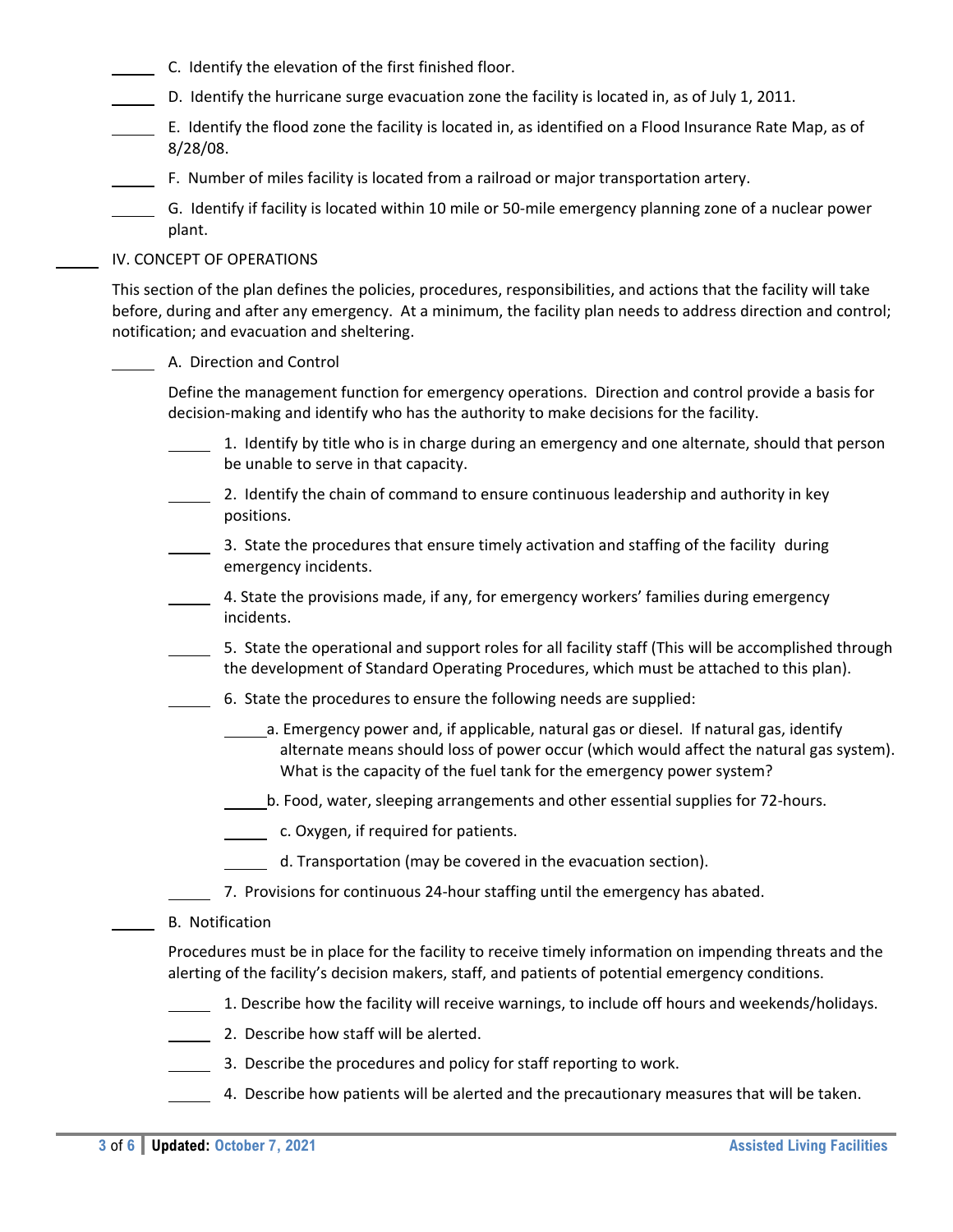- 5. Identify alternative means of notification should the primary system fail.
- 6. Identify by title the person responsible for, and the procedure to, update the AHCA Emergency Status System.
- 7. Identify procedures for notifying those areas or facilities (for which mutual aid agreements are in place) to which patients will be relocated or evacuated.
	- 8. Identify procedures for notifying families of patients that been moved or evacuated.
- C. Evacuation

Facilities must plan for both internal and external disasters. Although facilities must be prepared for the possibility of relocating patients to another facility, there are instances when moving patients to another

part of the facility would be more appropriate. The following criteria should be addressed to allow the facility to respond to both types of evacuation.

- 1. Describe the policies, roles, responsibilities, and procedures for moving and relocating patients.
- 2. Identify the individual responsible for implementing facility evacuation procedures.
- 3. Identify all arrangements (transportation of patients, etc.) made through mutual aid agreements, memorandums of agreement or understandings that will be used to evacuate patients (copies of the agreements must be updated annually and attached in the appendix).
- 4. Describe logistical arrangements for transportation support to ensure essential records, medications, treatments, and medical equipment remain with the patient at all times.
- 5. Identify the pre-determined locations to which patients will be evacuated.
- 6. Provide a copy of the mutual aid agreement that has been entered into with a facility to receive patients (current, signed annually).
- 7. Specify at what point the mutual aid agreements and the notification of transportation and alternate facilities will begin.
- 8. Determine at what point to begin the pre‐positioning of necessary medical supplies and provisions.
- 9. Identify evacuation routes that will be used and secondary routes that would be used should the primary route be impassable.
- 10. Specify the amount of time it will take to successfully move or relocate all patients (both internally and externally). Keep in mind that in hurricane evacuations, all movement should be completed before the arrival of tropical storm force winds (40 mph).
- $\Box$  11. Describe the procedures to ensure that the facility's staff will accompany evacuating patients, to include a log system. If staff will not be accompanying patients, what measures will be used to ensure their safe arrival (i.e. who will render care during transport).
- 12. Determine what and how much each resident should take with them, providing for a minimum 72‐hour stay, with provisions to extend this period of time if the disaster is of catastrophic magnitude.
- 13. Establish procedures for ensuring that all patients are accounted for and are out of the facility.
- 14. Identify procedures that will be used to keep track of patients once they have been relocated.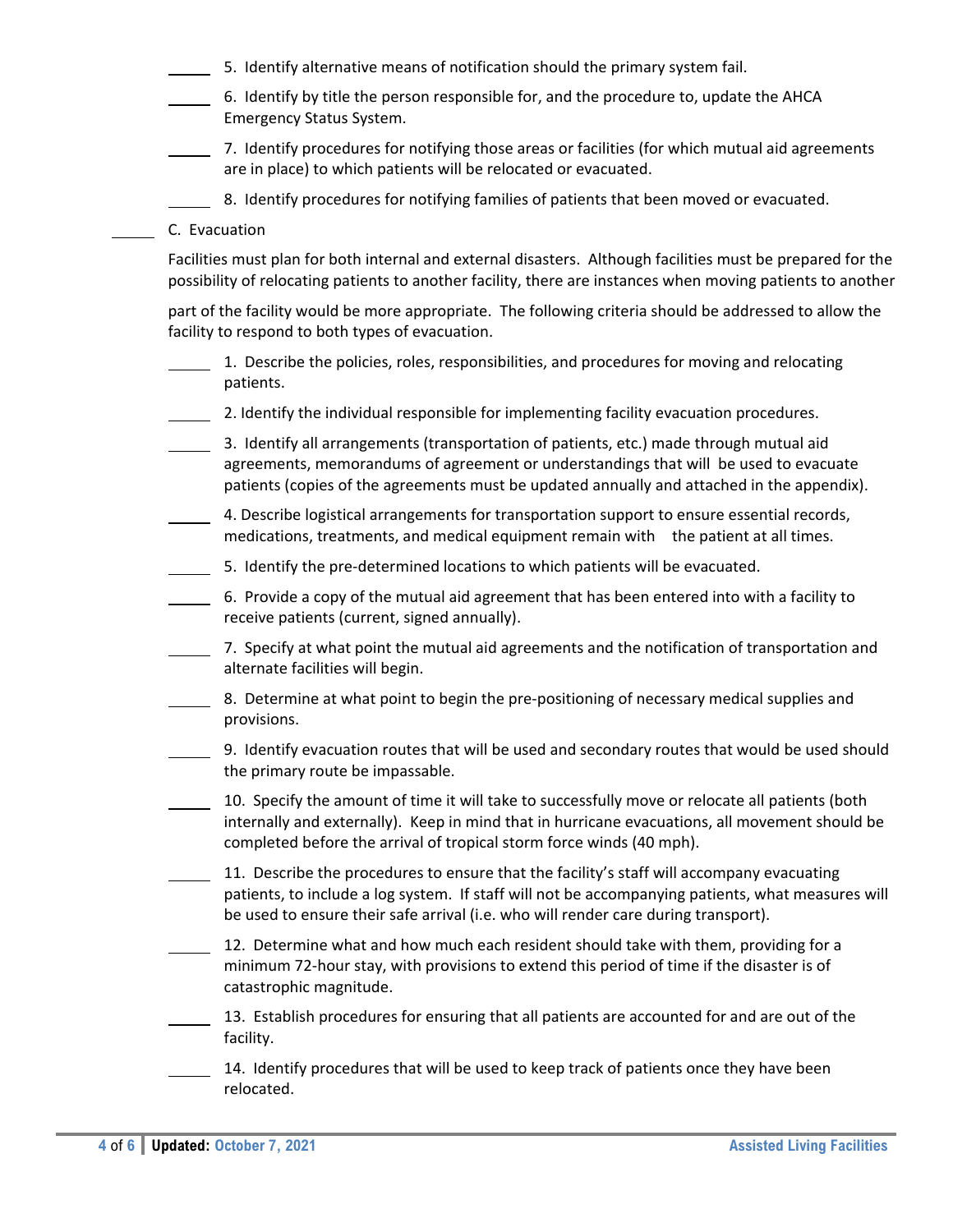15. Establish procedures for responding to family inquiries about patients who have been relocated.

D. Re-Entry

Once a facility has been evacuated, procedures need to be in place for allowing patients to re‐enter the facility.

- 1. Identify who is the responsible person(s) for authorizing re‐entry to occur.
- 2. Identify procedures for inspection of the facility to ensure it is structurally sound.
- 3. Explain how patients will be transported back to the facility following relocation. Identify how you will receive accurate, timely data on re-entry operations and patient tracking.
- E. Sheltering

If the facility will be accepting patients from an evacuating facility, the plan must describe the procedures that will be used once the evacuating facility's patients arrive.

- 1. Describe the receiving procedures for patients arriving from an evacuating facility.
- 2. Identify where additional patients will be housed. Provide a floor plan, which identifies the space allocated for additional patients.
- 3. Identify the means for providing, for a minimum of 72‐hours, additional food, water, and medical needs of those patients being hosted.
- 4. Identify how the facility will notify AHCA if it exceeds its licensed operating capacity and seek a waiver.
- 5. Describe the procedures for ensuring 24‐hour operations.
- 6. Describe procedures for providing sheltering for family members of critical workers.
- 7. Describe procedures for tracking additional patients within the facility.
- V. INFORMATION, TRAINING AND EXERCISES

This section identifies the procedures for increasing employee and patient awareness of possible emergencies and providing training on their emergency roles before, during, and after a disaster.

- A. Identify how and when staff will be trained in their emergency roles during non‐emergency times.
- B. Identify a training schedule for all employees and identify the provider of the training.
- C. Identify the provisions for training new employees regarding their disaster related role(s).
- D. Identify a schedule for exercising all or portions of the disaster plan on a semi-annual basis.
	- E. Establish procedures for correcting deficiencies noted during training exercises.
- VI. APPENDIX

The following information is required, yet placement in an APPENDIX is optional, if the material is included in the body of the plan.

- A. Roster of employees and companies with key disaster related roles.
	- 1. List the names, addresses, and phone numbers of all staff.
		- 2. List the name of the company, agency, organization, contact person, phone number and address of emergency service providers such as transportation, emergency power, fuel, water, police, fire, rescue, Red Cross, emergency management, etc.
	- B. Agreements and Understandings